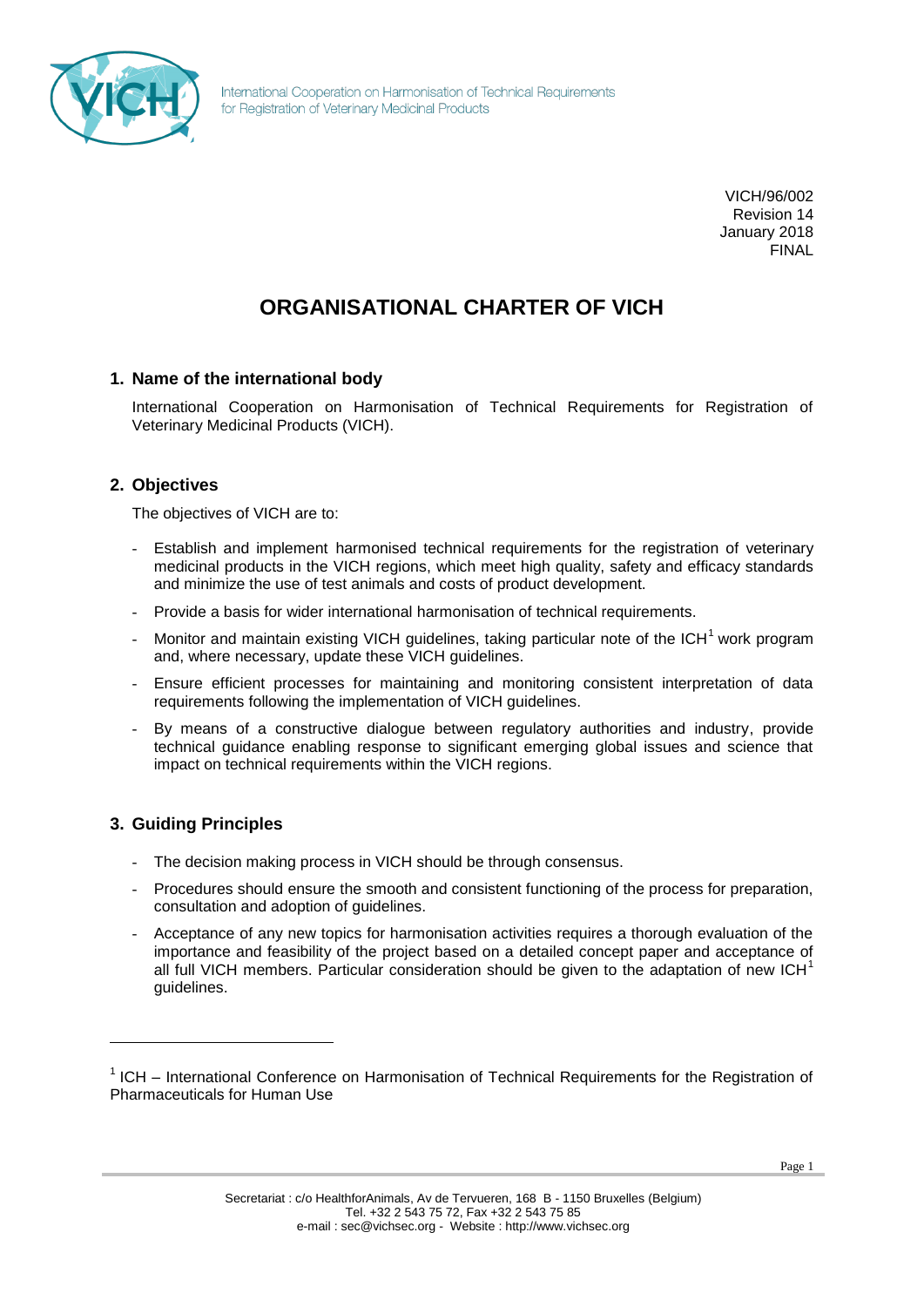- Recommendations on guidelines should be based on scientific assessment of existing information. These guidelines should focus on the essential scientific requirements needed to address a topic and should eliminate unnecessary or redundant requirements.
- Regular benefit/cost analyses of the VICH process should be performed and communicated.
- Once adopted, the VICH guidelines replace corresponding regional requirements in principle.
- The VICH process should be conducted in a transparent time- and cost-effective manner and should provide the opportunity for public comment on recommendations at the draft stage.
- An open and transparent consultation process should be maintained for revision of existing guidelines as well as any new draft guideline.
- All parties commit to provide the necessary human and material resources for the proper and timely functioning of VICH and execution of agreed work, subject to the general economic situation. The experts should be chosen both on scientific merits and ability to work within a multicultural team environment as well as on skills in negotiation/finding compromises.
- The wider involvement of non-VICH countries should be encouraged, taking into account that continued efficiency in the operation of VICH should be preserved.

## **4. General organisation**

VICH consists of a Steering Committee (SC) responsible for decisions and governance of the process and Expert Working Groups (EWG) responsible for technical input.

The VICH Outreach Forum is a VICH initiative with the main objectives of providing a basis for wider international harmonisation of technical requirements for veterinary medicinal product registration, improving information exchange and raising awareness of VICH and VICH guidelines with non-VICH countries/regions.

#### **5. Steering Committee**

## **5.1. Structure of the SC**

#### *5.1.1. Full members (up to 2 delegates per member)*

*EU:* European Commission – European Medicines Agency

*JMAFF:* Japanese Ministry of Agriculture, Forestry and Fisheries

*USA:* US Food & Drug Administration – Center for Veterinary Medicine (CVM) and US Department of Agriculture – Center for Veterinary Biologics (USDA/CVB)

**AHI: US Animal Health Institute** 

**AnimalhealthEurope***:* representing the European Animal Health Industry

**JVPA:** Japanese Veterinary Products Association

#### *5.1.2. VICH Coordinators*

Each SC member appoints a coordinator to act as contact point with the VICH secretariat. The coordinators participate in SC meetings.

#### *5.1.3. Associate member*

*OIE*: World Organisation for Animal Health

The associate member has the opportunity to take part in the discussion of the SC; it does not take part in any formal decision on topics or guidelines, which may be taken, nor will it sign-off any VICH draft/final guidelines.

#### *5.1.4. Observer members (1 delegate per observer member)*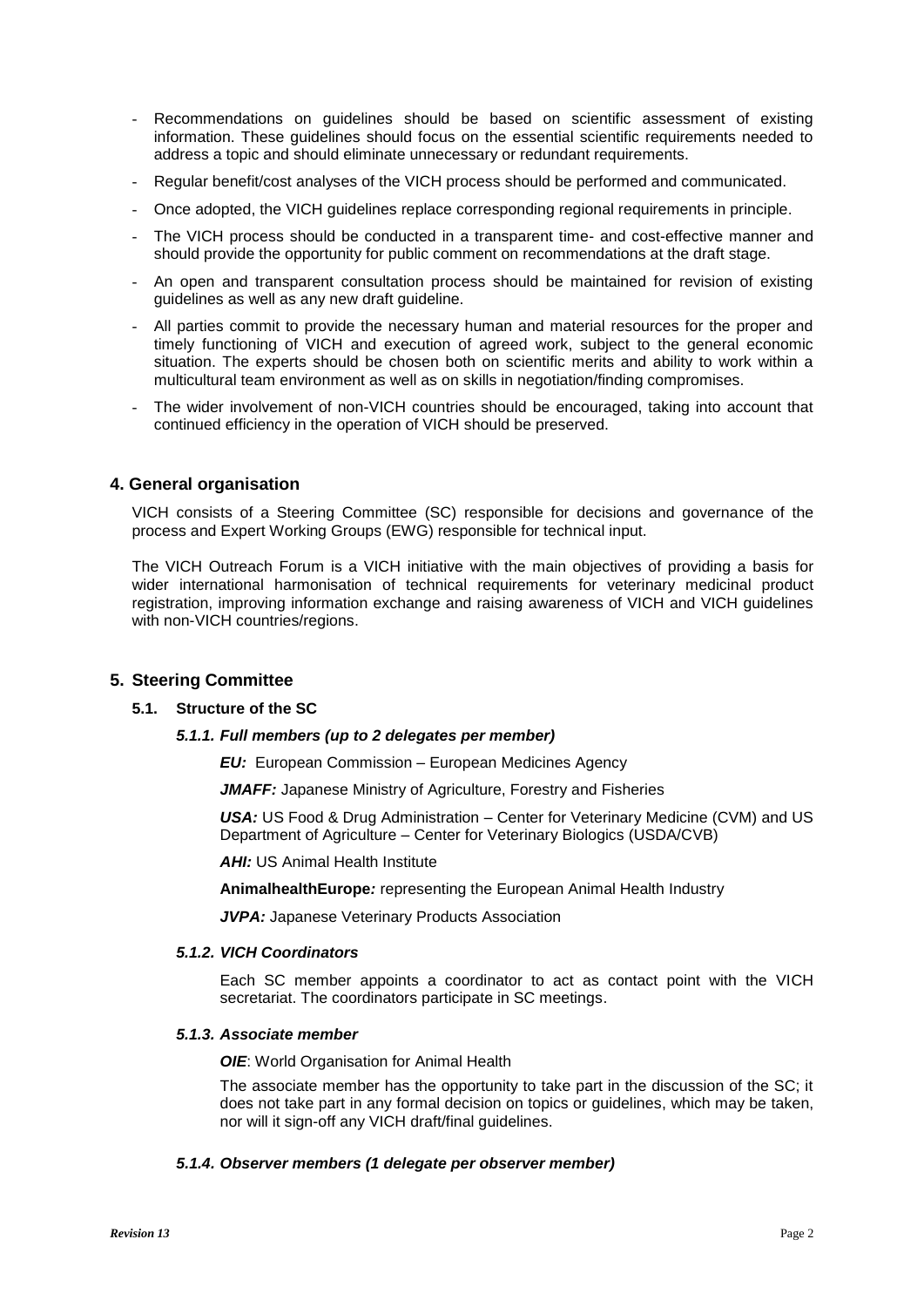*Australia:* Australian Pesticides and Veterinary Medicines Authority (APVMA)

*AMA:* Animal Medicines Australia Ltd.

*New Zealand:* New Zealand Ministry for Primary Industries

*AGCARM:* Agricultural Chemicals & Animal Remedies Manufacturer's Association of New Zealand

**Canada:** Health Canada (HC) - Veterinary Drugs Directorate (VDD) and Canadian -Centre for Veterinary Biologics (CCVB)

*CAHI:* Canadian Animal Health Institute

*South Africa***:** Department of Agriculture, Forestry and Fisheries (DAFF) and Departement of Health

*SAAHA*: South African Animal Health Association

Observer members have the opportunity to take part in the discussion of the SC; they do not take part in any formal decision on topics or guidelines, which may be taken and do not sign-off any draft/final guideline.

#### *5.1.5. Interested Parties (1 delegate only per party)*

An interested party does not have the right to contribute to the discussions or intervene in the meetings, unless requested by the chair to provide certain information. The interested party is entitled to attend VICH Steering Committee meetings at its own expense.

The interested party is currently:

*AVBC*: Association of Veterinary Biologics Companies (USA).

#### *5.1.6. Chair of SC meetings*

The chair rotates among the 3 full member regions in accordance with the rotation of the location of the SC meetings. The members of the region in charge of the SC meeting have the discretion to choose the most appropriate person for this task.

#### *5.1.7 Secretariat*

HealthforAnimals, the global animal medicines association, provides the secretariat for VICH activities.

#### **5.2. Roles**

#### *5.2.1. Role of the SC*

The SC:

- determines the working procedures;
- determines the priority topics for developing guidelines based on concept papers prepared by its members, also taking recommendations from the VICH Outreach Forum into consideration;
- sets up the appropriate Expert Working Groups (EWGs) and appoints topic leaders and EWG chairpersons;
- provides direction on issues raised by the EWGs in the development of guidelines;
- approves the draft guidelines prepared by EWGs before release for world-wide consultation and subsequently for approval by the regulatory authorities of the EU, Japan and the USA;
- implements a procedure for monitoring, maintenance and review of guidelines;
- agrees assignments at the SC meetings and, on request of the Secretariat, provides updates on the status of these actions between SC meetings.

As the VICH guidelines catalogue grows the additional focus on maintenance activities requires SC reconsideration of the need for and the methodology of the EWGs as well as the consultation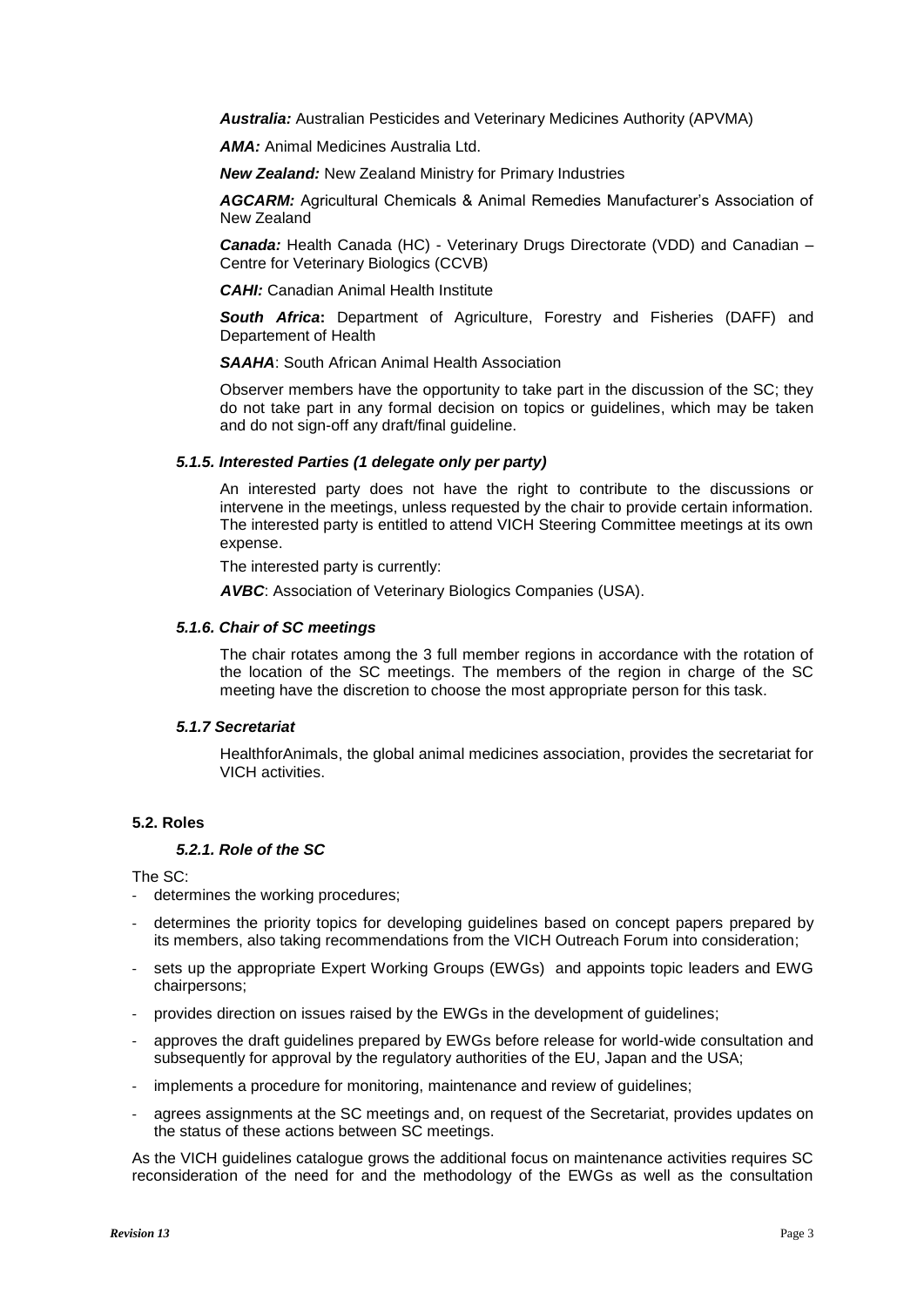requirements. Revision of guidelines should not be treated in the same way as new topics as there is an established VICH commitment to the topic.

Outside the review process for existing guidelines the SC has the function to review the progress of ICH and investigate the applicability to the VICH process; although it is recognised that there are further considerations in the VICH process.

The SC regularly requests information on the cost / benefit of the VICH process from all of those investing resources, including the benefits achieved from completing new guidelines.

The SC requires regular updates from any active EWG identifying progress and addressing any issues for resolution. Any regulatory or technical concerns need to be identified early in the process and resolved by the SC; if they cannot be resolved, the mandate of the EWG needs to be revised to cover only those areas that can be agreed on.

All parties will actively seek to achieve agreed VICH schedules for deliverables.

Consideration of any new topic requires a concept paper containing an adequate feasibility assessment. As new topics are initiated, the SC should set achievable targets for the completion of work.

## *5.2.2. Role of the coordinators*

The coordinators appointed by each SC member are responsible for:

- communication between members of their delegation, ensuring in particular that, prior to the SC meetings the relevant documents are distributed in a timely fashion and reviewed, the key issues discussed, the positions and perspectives agreed, and that the requested inputs are provided to the SC;
- ensuring that each expert of their delegation is properly briefed and has a clear mandate enabling him/her to meet the expected outcome in the timeframe defined by the SC, in accordance with established VICH procedural guidance;
- the monitoring of the progress of ICH and alerting the SC of relevant developments applicable to VICH;

Moreover, the coordinator from the delegation who appoints the chairperson of the EWG is responsible for the communication and follow-up of all relevant matters with the EWG chair (in particular the feedback from SC meetings) and the other SC members from the same delegation.

Each region may define a more specific role of the coordinator within the region.

#### *5.2.3. Role of the Secretariat*

The Secretariat tasks include:

- to prepare and circulate for SC meetings, in coordination with the chairman, the updated documents to SC delegates, coordinators and interested parties;
- to circulate the agenda, minutes and conclusions of meetings to SC delegates (the draft minutes are circulated within 3 weeks of the meeting with a written procedure for comments/approval);
- to circulate the agenda, minutes and conclusions of VICH Outreach Forum meetings to SC delegates and VICH Outreach Forum members (the draft minutes are circulated within 4 weeks of the meeting with a written procedure for comments/approval);
- to circulate to the SC delegates, coordinators and interested parties the minutes of EWG meetings and draft guidelines at step 2 and step 5;
- to circulate the adopted draft guidelines at step 4 for consultation in the regions and inform the SC of the start and completion of the consultation in the regions;
- to circulate the adopted guidelines at step 7 for implementation in the regions as well as the date of implementation in the regions;
- to circulate to the SC delegates, coordinators and interested parties other relevant information pertaining to the activities of VICH, in particular the activities of the EWGs;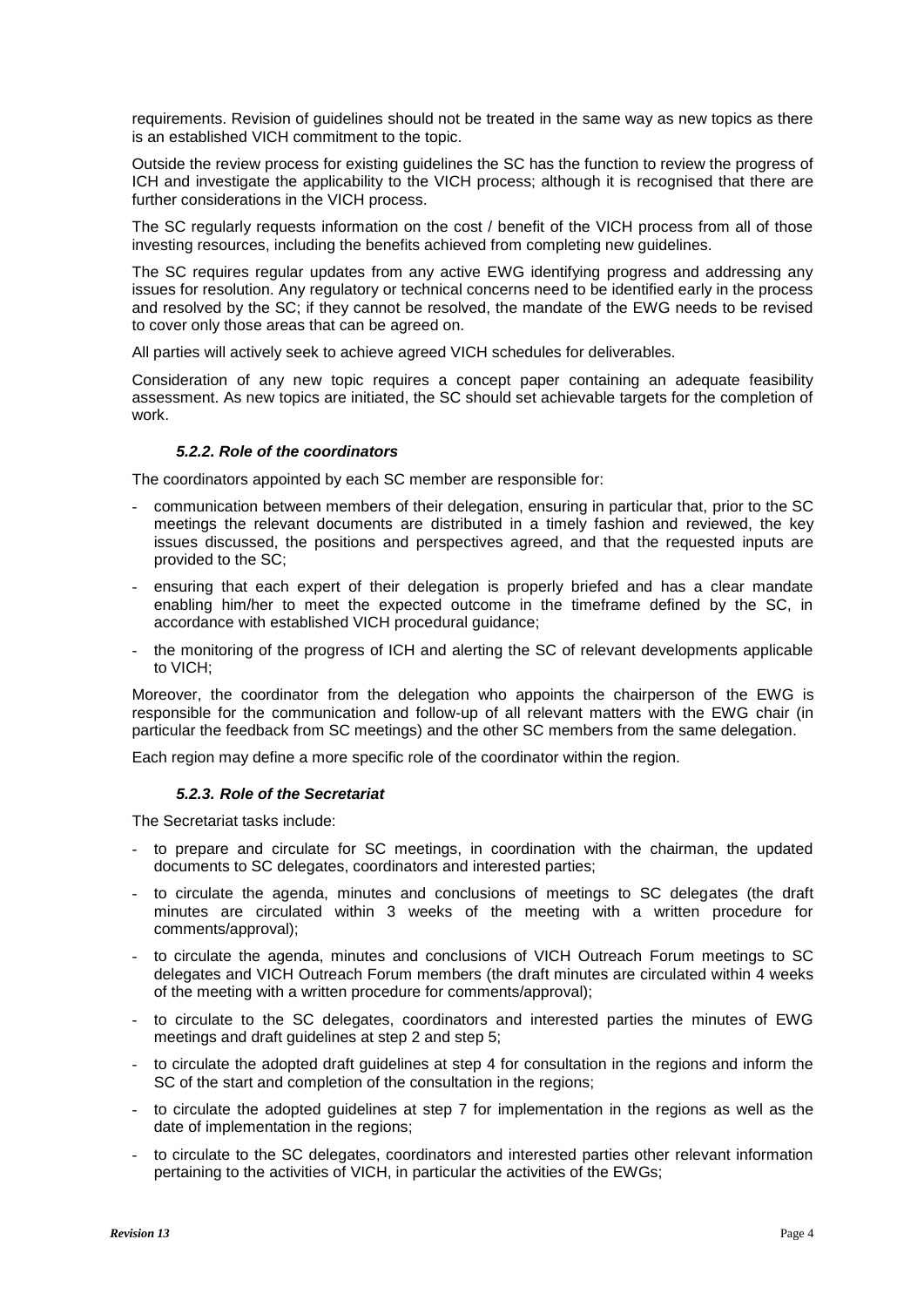- to publish the outcomes of each meeting;
- to update the VICH website regularly;
- to notify the SC regularly about the possible need of updating a GL every 5 years.

## *5.2.4. Role of OIE*

OIE provides support to VICH and encourages its Member Countries to take into consideration the VICH guidelines. OIE indeed considers that the international harmonisation of technical requirements for pre- and post marketing authorisation of veterinary medicines is a necessity for animal health, public health and facilitation of international trade, and that VICH is one of the necessary tools to achieve these aims.

In order to provide OIE Member Countries with full information about the harmonisation efforts between the USA, Japan and the EU, OIE circulates VICH draft guidelines and other relevant VICH documents to OIE Member Countries for comments and circulates final VICH guidelines.

OIE co-chairs the VICH Outreach Forum in collaboration with the chair of the VICH SC.

## **5.3. SC meetings**

## *5.3.1. Frequency*

Up to twice a year.

## *5.3.2. Location*

Rotates among the three regions (EU, Japan, USA), unless otherwise decided.

# *5.3.3. Agenda*

The agenda is drafted by the Secretariat in collaboration with the SC chair, on the basis of written proposals from the SC members.

# *5.3.4. Working language*

English.

# **5.4. Funding**

Each delegate bears his/her own travel and accommodation expenses.

# **6. Expert Working Groups**

# **6.1. Structure**

#### *6.1.1. Membership*

- To be decided by the SC;
- Limited number of members;
- Each SC full member and observer member has the right to appoint 1 expert;
- If necessary, and unless otherwise specified by the SC, each expert may be accompanied by one advisor. The chairperson, the topic leaders and the Secretariat must be notified of this;
- Additional experts from other regions can be appointed by the SC;
- Unless otherwise decided by the SC, no external observers are allowed in the EWG meeting.

# *6.1.2. Topic leaders/EWGs chairperson*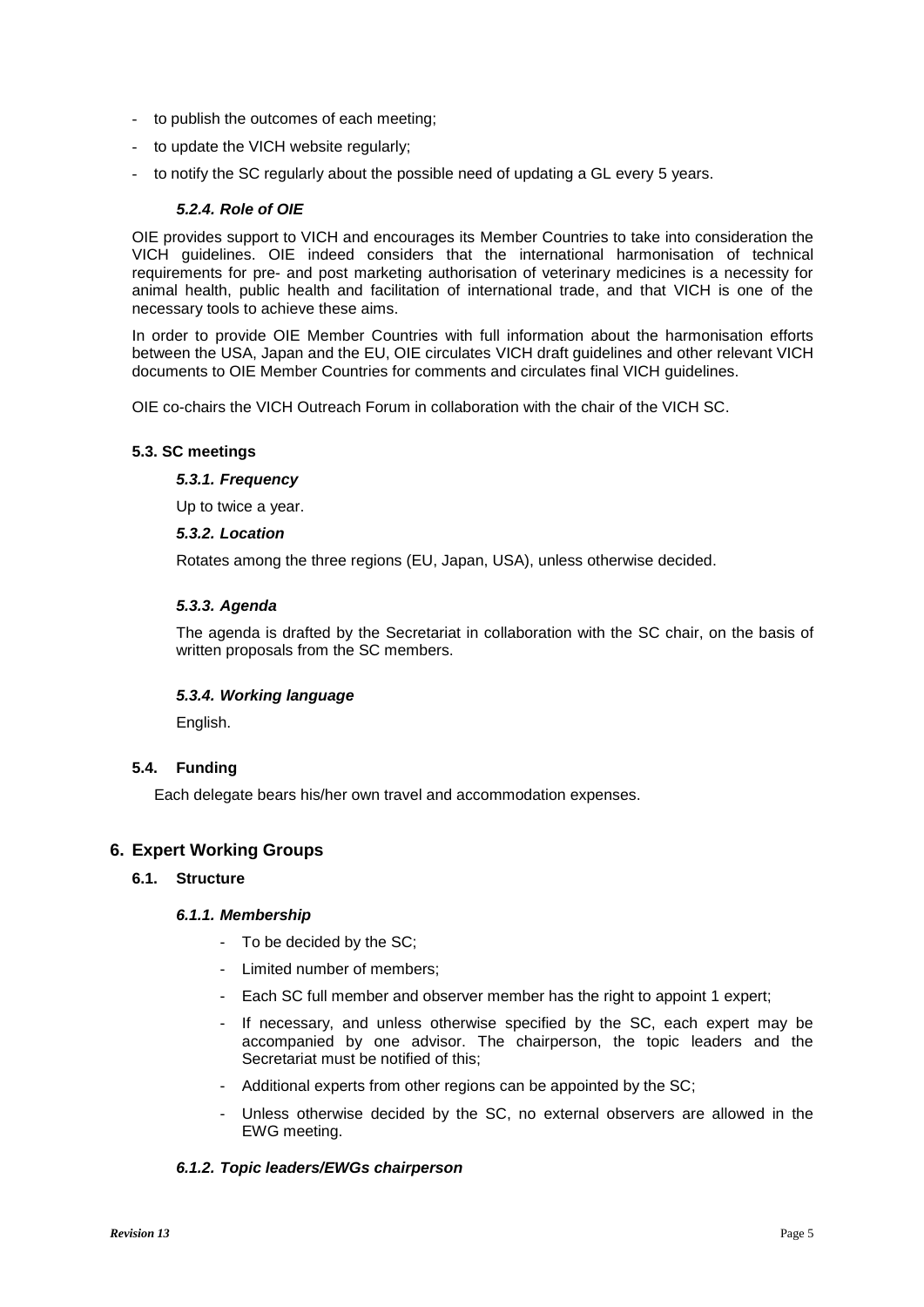- Appointed by the SC, on the basis of expertise and geographical balance.
- The chairperson is accountable to the SC with respect to the mandate and time frame given by the SC.
- 1 topic leader is responsible for each topic. He/She is responsible for preparing the appropriate discussion documents for the EWG meetings.
- When several topics are related to each other, these will be addressed by 1 EWG chaired by 1 chairperson. In this instance, each topic is still under the leadership and responsibility of a topic leader.
- At step 5 of the procedure the topic leader must be a representative of the regulatory authorities.

## *6.1.3. EWG secretariat*

Taken in charge by the chairperson and/or topic leader who may delegate this task to secretarial staff.

## **6.2. Role of EWGs**

- Elaborate recommendations and draft guidelines based on a concept paper adopted by the SC for the priority items determined by the SC.
- Report regularly on progress and issues for resolution to the SC.
- Submit these recommendations and draft guidelines to the SC.
- The EWGs will work towards harmonisation of technical requirements by way of consensus in accordance with the procedural guidance (VICH/00/151).
- EWGs developing guidelines involving animal experimentation have a specific responsibility to consider animal welfare, and particularly the possibilities for Replacement, Refinement and Reduction of animal testing (3 Rs) by encouraging the use of validated alternative methods in order to reduce the number of animals used for product development and registration.
- Particular attention should be paid to:
	- Any issues that are likely to be difficult to resolve should be brought to the attention of the SC.
	- Concentrating efforts on what can be achieved within the time provided.
- The SC members should ensure that the members of the EWGs are aware of and apply the existing guidance relating to their work in EWGs.
	- When choosing experts, SC members should take into account the principles laid down in the "Guidance for the Steering Committee on the appointment of experts and Chairpersons/ Topic leaders to Working Groups" (VICH/00/152).
	- The SC members should ensure that when an EWG is created or experts are nominated the experts have the appropriate specific knowledge as stated in the "Guidance for members of VICH Working Groups" (VICH/00/150).
	- The SC should ensure that at all times the guidance laid down in the "Policy on Appreciation Shown to the Chairs and Working Group Members" (VICH/00/155) is implemented properly.
- If an EWG cannot reach agreement, the SC should consider publishing the main outcomes in a "status report" document. In such cases a document should be prepared by the EWG including the points on which an agreement could and could not be reached.

# **6.3. EWG meetings**

# *6.3.1. Frequency*

To be decided by the SC on a proposal of the EWG chairperson. Consideration should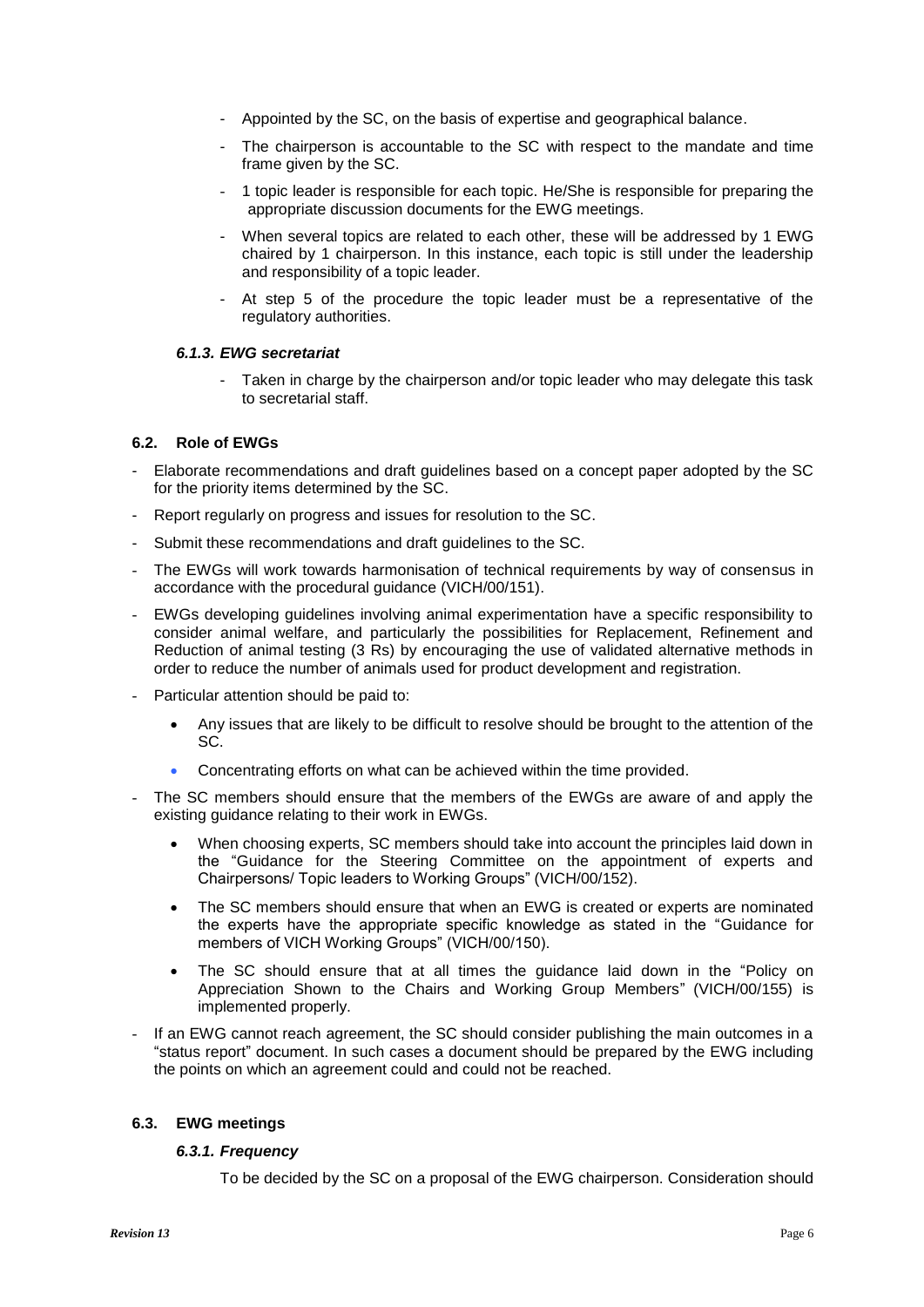be given to using as much as possible alternative communication technologies to progress the work between full meetings.

## *6.3.2. Location*

All EWG meetings are rotated among the 3 regions, starting in general with the region which holds the chair of the EWG. For cost-efficiency reasons, the SC could authorise EWG meetings to deviate from the regular rotation scheme among the 3 regions (for example, if most of the EWG experts are going to be present together on the occasion of a particular scientific conference or meeting).

#### *6.3.3. Minutes*

The chairperson of the EWG ensures that minutes of the meetings are produced in a timely fashion and sent immediately thereafter to the Secretariat for circulation to the SC members.

## *6.3.4. Working language*

English.

## *6.3.5. Authorisation procedure*

Each meeting has to be authorised by the SC. This is done at SC meetings or by a written procedure.

## **6.4. Funding**

Each delegate bears his/her own travel and accommodation expenses.

# **7. VICH Outreach Forum**

VICH has re-iterated its objective of wider international harmonisation in the priorities for the years 2016-2020 set out in its Priorities for Phase 4: 2016-2020. VICH progresses its objective of wider international harmonisation of technical requirements, which is aimed at the wider dissemination and acceptance of VICH guidelines and co-operation on a more global level, through the VICH Outreach Forum implemented in June 2012. The VICH Outreach Forum meets on decision of the SC.

# **7.1. Membership and role**

The structure, functioning and role of the VICH Outreach Forum are detailed in the "Terms of Reference for the VICH Outreach Forum" (Ref.: VICH/11/010).

# **7.2. VICH Outreach Forum meetings**

# *7.2.1. Frequency and location*

The VICH Outreach Forum meets in the margins of VICH SC meetings.

# *7.2.2. Working language*

English.

# **7.3. Funding**

Each member bears his/her own travel and accommodation expenses.

# **8. Communication**

The aim of VICH communication is to provide public information and opportunities for feedback on its work for all parties on:

- VICH guidelines,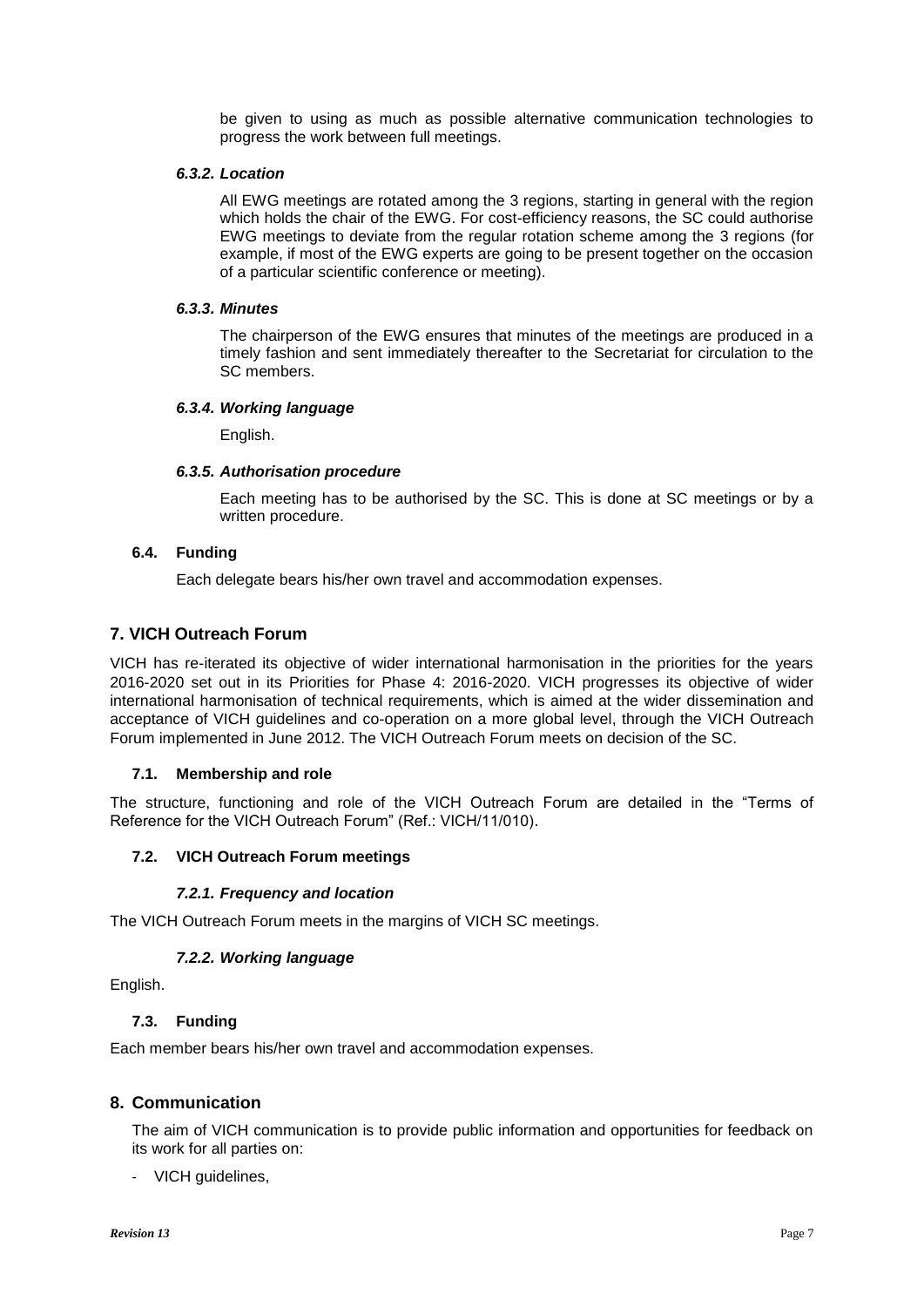- VICH process and procedures,
- General information regarding conferences.

The following methodology should be utilised:

- The VICH public website is the reference point for all past/current activities and will in particular provide detailed and updated information about VICH activities. It should stimulate the interest of website visitors by developing "active" headings such as Frequently Asked Questions or "What is new?"
- The VICH SC issues a press release after each SC meeting highlighting major outcomes;
- VICH SC communication with other international organisations (e.g. ICH, WHO, Codex or OECD);
- VICH SC communication and consultation within the respective regions: the comments received during the public consultation of draft guidelines by the SC members from the Regulatory Authorities and VICH Secretariat are published together with the comments on their consideration in the finalisation of the guideline;
- OIE ensures broad dissemination of information and coordination of submissions from non-VICH regions;
- VICH public conferences: the SC is responsible for organisation of conferences to promote and progress the objectives of VICH;
- VICH regions may organise meetings for e.g. consultation, technical discussion to progress VICH objectives with full cooperation of the parties within the region.

# **9. Decision-Making Process and Procedures**

Prior to the launch of a new topic, the SC ensures that the pre-requisites laid down in the VICH Priorities have been fulfilled.

The SC may then decide to launch the following 9-step procedure:

*Step 1:* The SC:

- defines a priority item from a detailed concept paper prepared by one of its members;
- designates the topic to an EWG or establishes a new EWG, as appropriate, and appoints an EWG topic leader and/or chairperson. The EWG chair/topic leader in charge of drafting the guideline is given a clear mandate to carry out the expected work;
- ensures that each topic leader has the required competence and interpersonal skills to lead an EWG and achieve its objectives.
- *Step 2:* The appropriate EWG elaborates a draft guideline, and submits it to the Secretariat with the signatures of all experts.
- *Step 3*: The draft guideline is submitted to the SC for approving its release for consultation.
- *Step 4*: Once adopted by the SC, the draft guideline is published for consultation, applying an appropriate consultation period (normally 6 months). The regulatory coordinators should inform the VICH secretariat of the dates and if the consultation process in their region is delayed*.*
- *Step 5*: The comments received are directed to the EWG for consideration. At this step, the topic leader must be a representative of a regulatory authority. The EWG prepares a revised draft and submits it to the Secretariat with the signatures of all experts. The signatures of industry experts are clearly separated from those of experts representing regulatory authorities.
- *Step 6*: The revised draft guideline is submitted to the SC for approval.
- *Step 7*: Once approved by the SC, the final guideline and a proposed date for its implementation are circulated to the regulatory authorities represented in the SC.